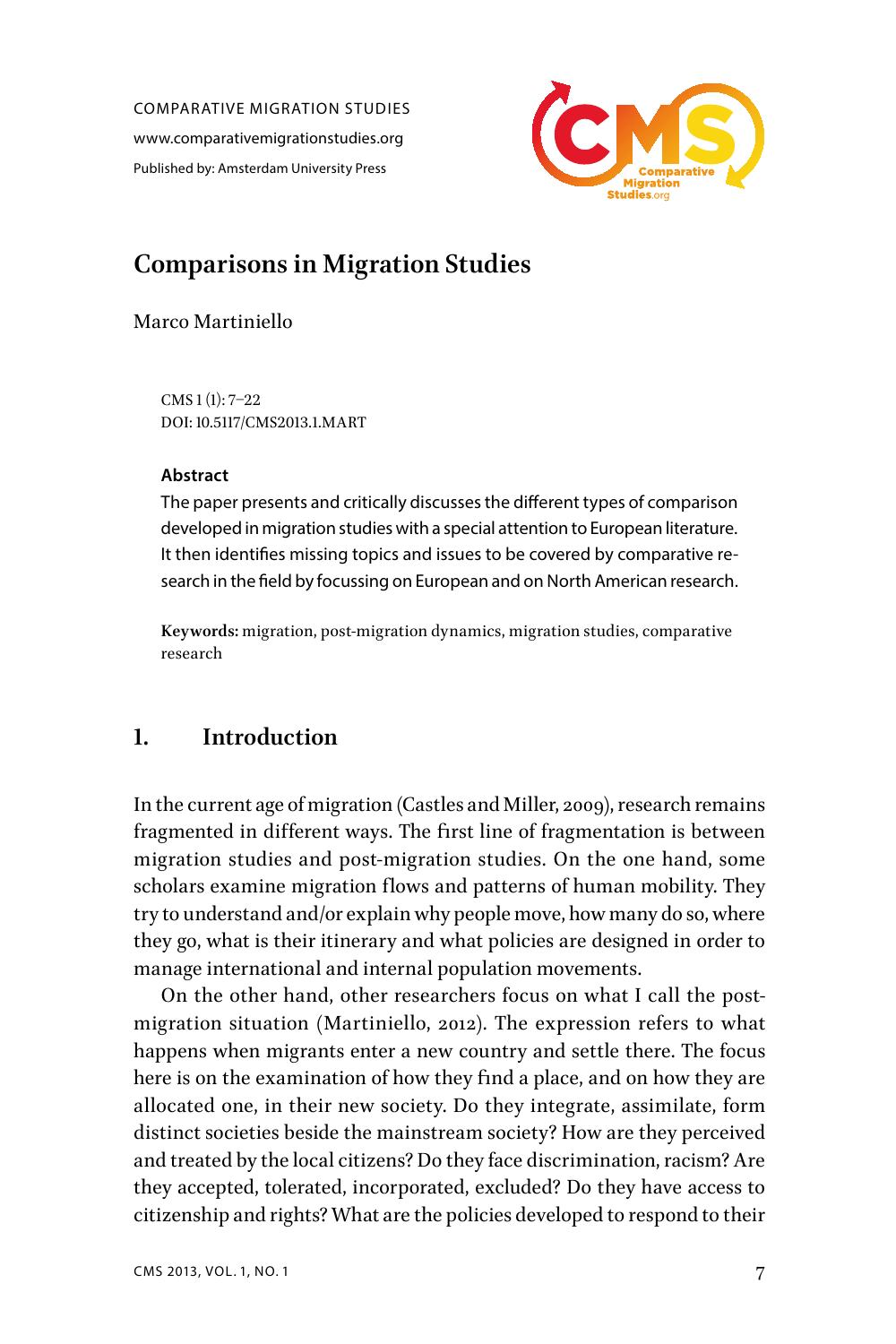presence: integration policies, assimilation policies, multicultural policies, etc.? To put it simply, a part of the research community is interested in migration flows and movements and the other part deals more with migration stocks in the host societies as if there was a sharp analytical distinction between migration movements and migrant integration. This traditional distinction between migration and post-migration studies is not always and everywhere as sharp as I have described, but it remains problematic. The fact that specialists of migration movements and specialists on the various issues linked to integration do not usually work together rests on the illusion that migration flows and integration are somewhat distinct phenomena that can be studied separately. However, it seems undisputable that migration and integration are strongly related.

The conditions under which migration movements occur have an impact on the range of opportunities of integration in the new country. For instance, leaving ones' country and entering the new country clandestinely do not provide the same opportunities of integration as being admitted as a high-skilled worker. It is therefore fruitful to look at the migration process globally by considering both the modalities of movements and the modalities of establishment in a new society as well as the links that the migrant may keep with the country of origin. Fortunately, *Comparative Migration Studies* understands migration in a comprehensive way. The contributions to this first issue deal both with migration dynamics and with diffferent dimensions (social, economical, political and cultural dimensions including immigrant integration, assimilation, ethnicity formation and racism) of the post-migration situation. This is certainly an added value of the new journal.

Considered globally, migration and post-migration studies is a multidisciplinary research field dominated by North American scholarship even though research has developed on all the continents and notably in Europe. Until recently, research was strictly anchored in the nation-state experience of the receiving countries. The well established national research traditions in the field that defined a methodological nationalism that was challenged by scholars advocating a transnational perspective in the 1990s but before that, by the Algerian-French sociologist Abdelmalek Sayad in his famous article *Immigration and State Thought*. He argued, "to about migration is always to think about the state, and more precisely, it is to think about the state that thinks about migration" (Martiniello and Rath, 2010).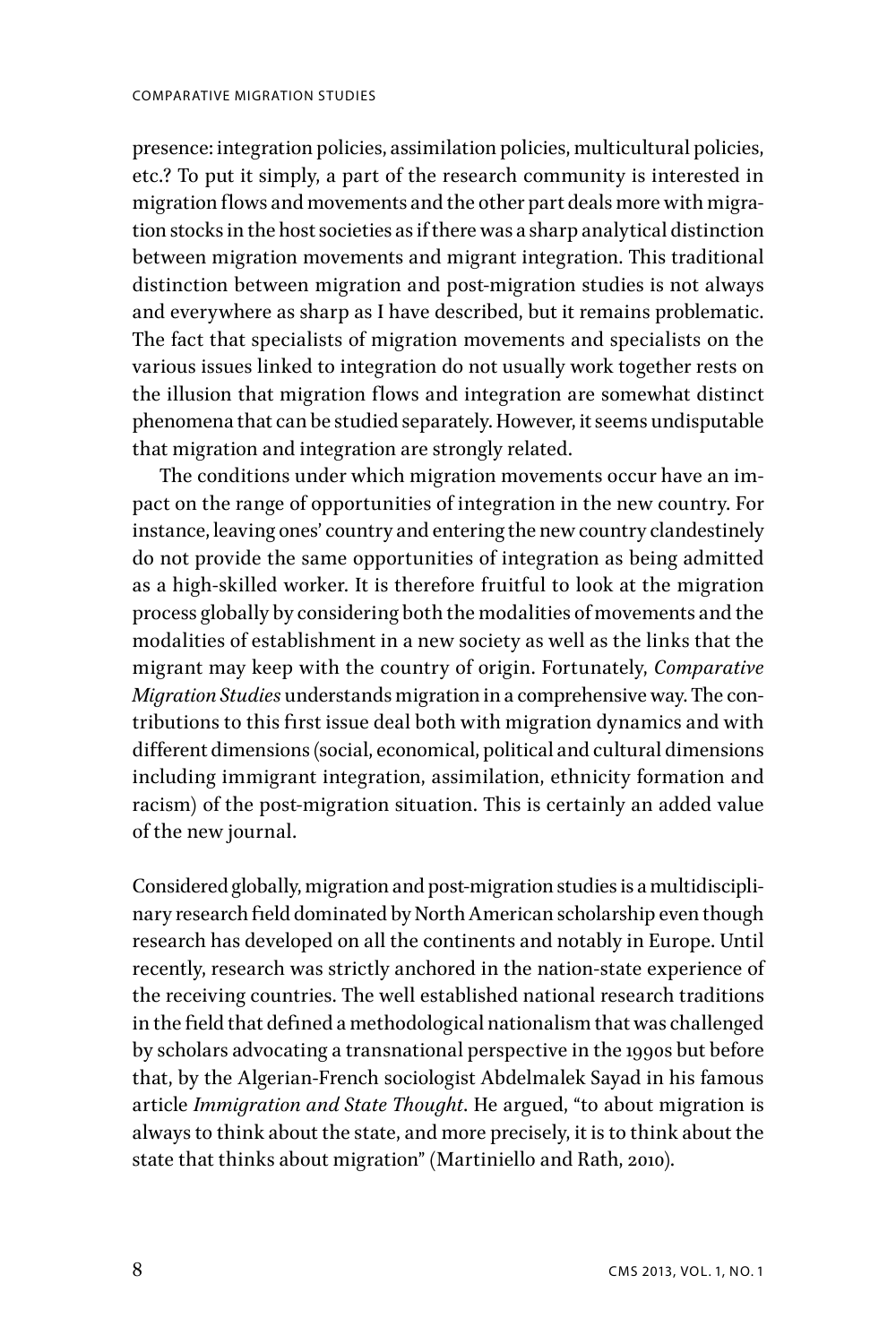It is important to bear in mind these important characteristics when starting a discussion on comparative research on migration and post-migration situations, which is the topic of this article. The place of comparison varies from one discipline to another. The type of relevant comparison is not the same in nationally anchored research and in transnational research. However, comparative studies have always played a crucial role in the development of migration and post-migration studies alongside single case studies of specific migration groups or migration experiences, on the one had, and overarching theories of migration and incorporation, on the other hand. In a way, in the field (as in other social science fields) it is very difficult not to compare even when comparison is not systematized or even when it remains implicit. Generalisation cannot be reached without comparisons. According to John Stanfield II, "The best social scientific work is comparative. This is because, whether we are trying to explain something about the world or to predict future trends and tendencies, our arguments are strongest when we are able to bring to the table evidence drawn from more than one case" (Stanfield II, 1993:25). Surprisingly, there are not that many publications addressing specifically the pros and cons of comparison in migration and post-migration studies. Recently, (Bloemraad, 2013) and (Fitzgerald, 2012) have specifically discussed theses issues. This article may be read as a complement to their very interesting insights into the status of comparison and the ways to carry out comparative research in the field of migration. This article does not address the issue of comparative research designs. It does not respond to the question of how we compare, which is well covered by (Bloemraad, 2013). Nor does it discuss the issues of comparative field research as advocated by (Fitzgerald, 2012).

In this general context, the article pursues two main aims. The first aim is to critically discuss the diffferent types of comparison developed in migration and post-migration studies with a special attention to European literature. The second aim is to identify missing topics and issues to be covered by comparative research in the field. The focus of the second part will be on European and on North American research even though the comparative scope of the journal is much broader.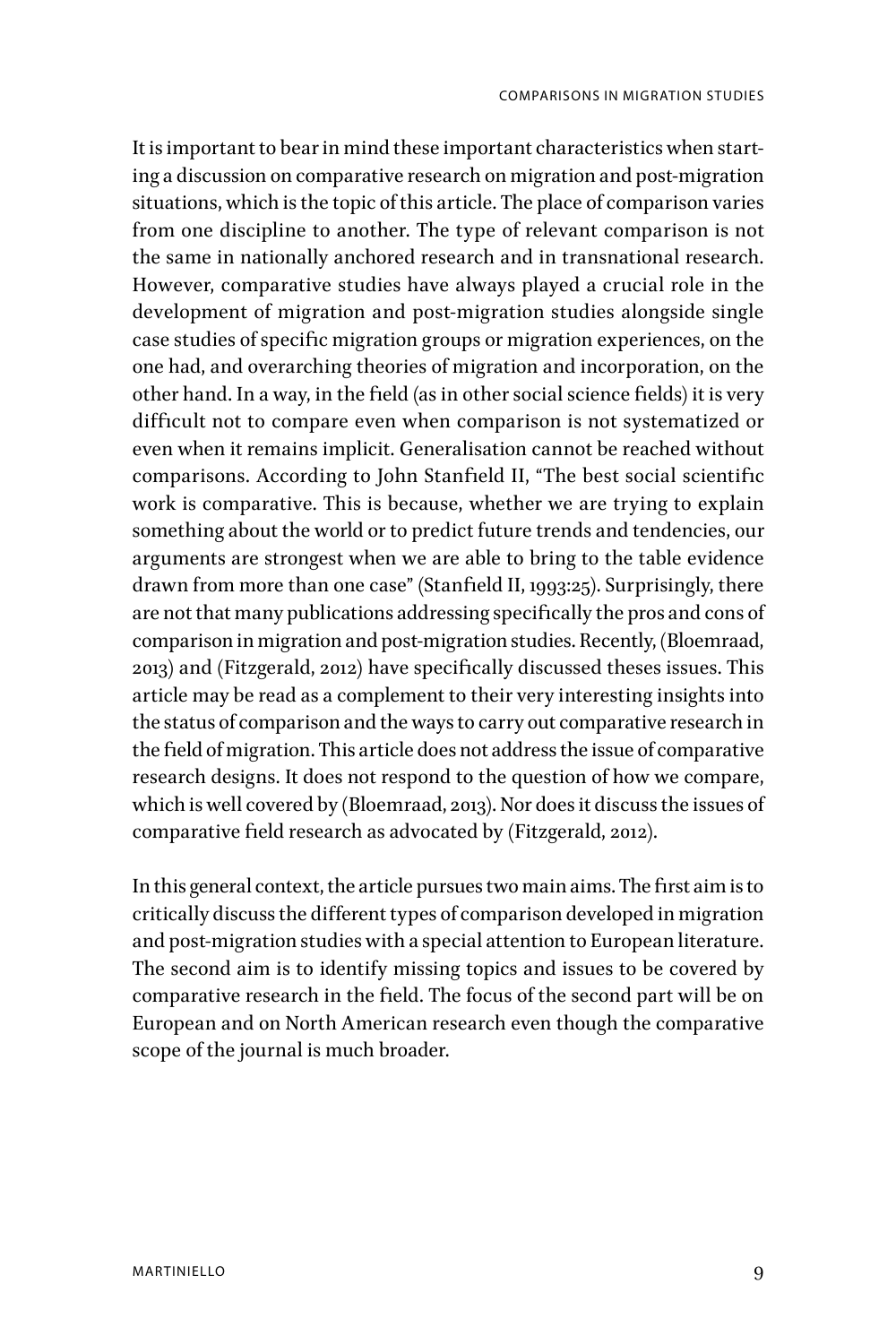## **2. The types of comparative research in migration and post-migration studies**

Four main types of comparative research can be found in the literature on migration and post-migrations situations by asking a very simple question: what do researchers compare? They compare people, places, periods of time and less importantly insights from diffferent academic disciplines in relation to one or several of the research topics and issues that have been explored over time, from migration patterns to political participation of migrants, just to mention two examples.

# **3. Comparing people**

As migration and post-migration research has historically developed within the nation-state framework, comparative research has first logically dealt with people present on the national territory of the receiving countries. Lots of comparisons have been made between immigrant national and ethnic groups. In the USA, a significant part of the literature has tried to explain the diffferences and similarities between the integration and assimilation patterns of the various national, ethnic and racial groups in American cities (Steinberg, 2001). Do the Irish integrate better than the Italians? Are there diffferences in the labour market incorporation of Mexicans and African-Americans? How to account for the differences in the naturalization process of diffferent nationalities? Many European scholars followed the same type of national, ethnic and racial comparisons. In Belgium and the Netherlands, for example, it is very usual to compare at least Moroccan and Turkish immigrants and their offspring on many different topics like political participation (Tillie, 1998), school performance or unemployment. More recently, as a consequence of the European integration process, many studies have compared EU mobile citizens, who are not labelled migrants anymore, and third-countries nationals.

These national, ethnic and racial group-to-group comparisons are interesting because they show that the migration process does not affect all national groups of migrants in the same way. However, this can be misleading in at least two ways. First, they often fall into the trap of *culturalization* and *essentialization* of migrant groups and consequently uncritically privilege culture as the major explanatory dimension of the phenomena under examination. Actually, choosing to compare national and ethnic groups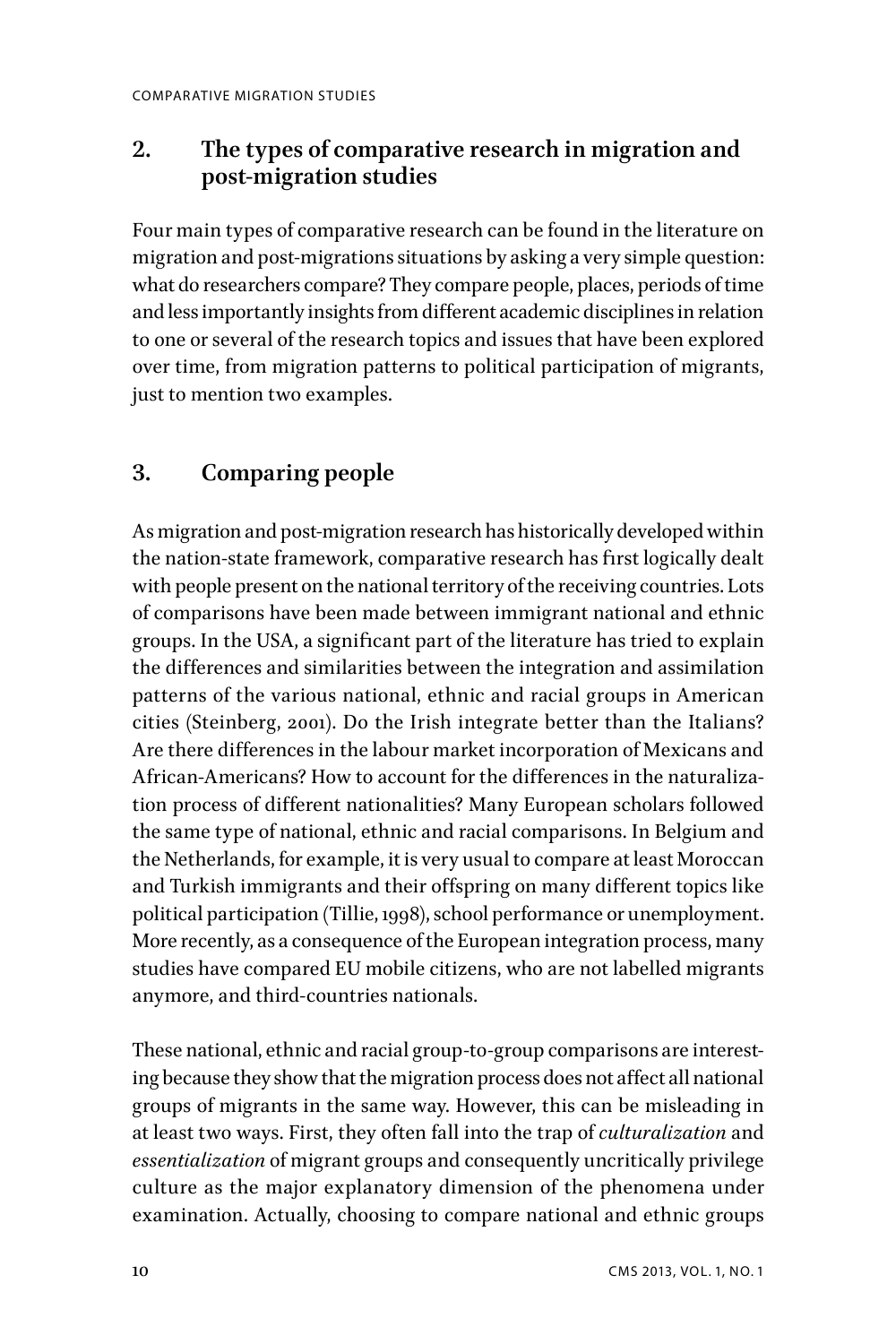often assumes from the start a *culturalist* approach to the migration process. Since national and ethnic groups are seen as characterized by a distinctive culture and identity, choosing to compare them with reference to their migration process or a particular dimension of their integration expresses the endorsement of the hypothesis that culture not only matters but that it is the most relevant variable to explain similarities and differences in migrant and integration patterns of the various immigrant national and ethnic groups. The problem is not so much to include culture as an explanatory variable but to downplay or even to totally ignore other crucial dimensions such as macroeconomic and structural factors like migration and integration policies. As Martens put it a long time ago, macro structural dimensions are more relevant than culture to explain migrants' integration in a given host society (Martens, 1976). Second, these immigrant national and ethnic group-to-group comparisons most often do not include the local non-immigrant national majority group. Therefore, it is almost impossible to identify the potential specificities of migrant groups by only comparing them to each other.

Besides immigrant national, ethnic and racial group-to-group comparisons, some comparative research prefers to focus on types and categories of migrants. Since historian Marcus Lee Hansen's work (Hansen, 1996), generations of migrants have often been compared. His 1938 essay on the problem of the third generation can indeed be read as a generational comparison within one immigrant group in the United States as to the dynamics of ethnic identification. His famous law predicting that ethnic identity will stay strong for the first generation, will almost disappear for the second generation and then become salient again for the third generation is the first cross-generational comparison in migration and post-migration studies. This type of work is certainly very insightful even though sociologists contested it for its lack of empirical grounding. However, it is hazardous to generalize Hansen's finding to other migrant groups, to other times and other places without additional cross-generation comparisons in many other settings. Still, it is now generally accepted that newcomers and following generations do difffer in many respects from their parents' or grandparents' positions in the society of immigration. Not being technically migrants and having been socialized mainly in the receiving country of their ascendants are crucial characteristics of the following generations that distinguish them from the first generation, which impacts many issues such as education, work, identification and social integration.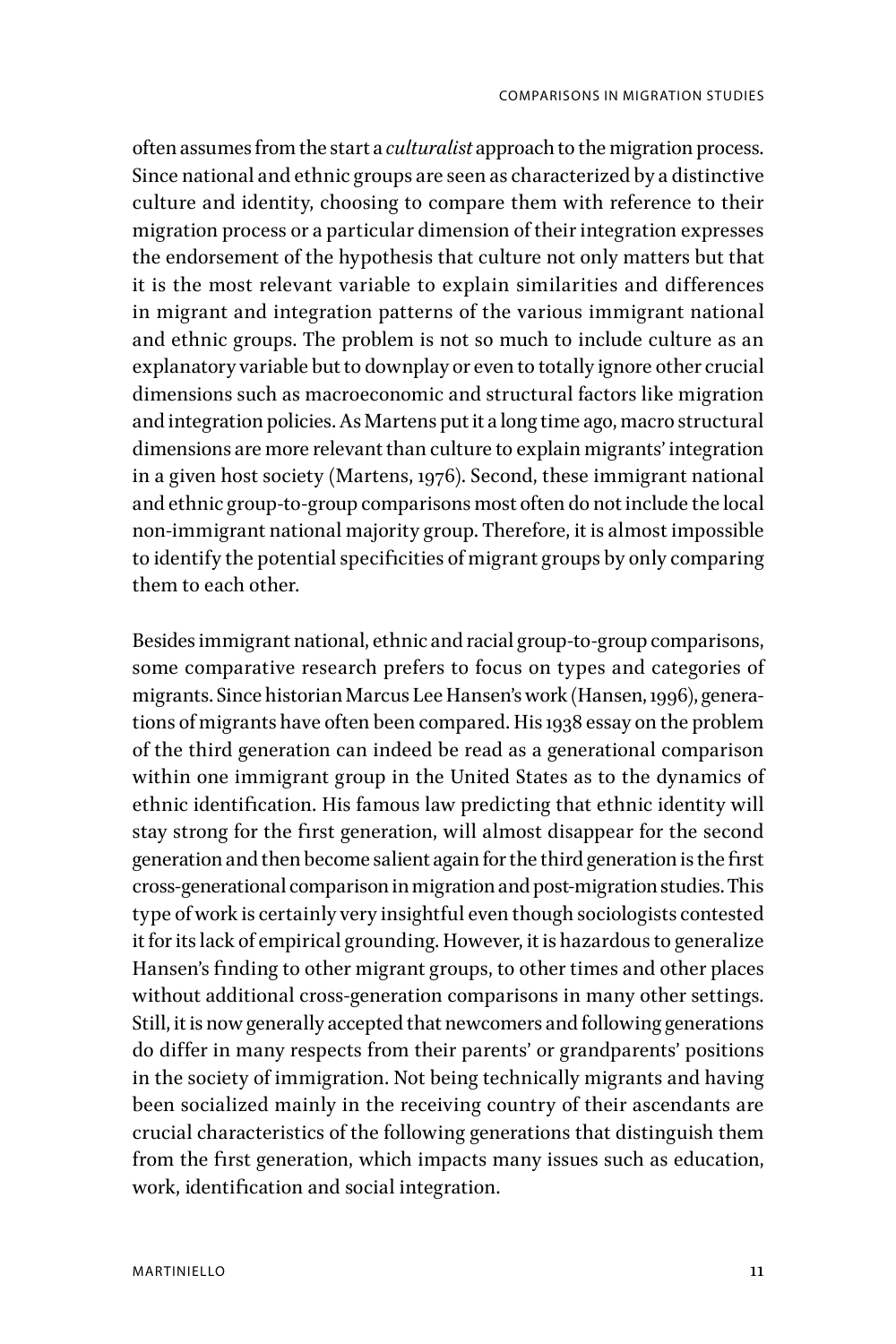Finally, in many European countries, an implicit comparison is often made, more in public discourse than in academic research, between old and new migrants. This does not relate to the age of migrants but to the distinction between ancient waves of migrants and contemporary migration flows. Migrant workers, who came right after WWII were wanted, recruited. They were coming from culturally similar countries. Therefore, they easily integrated in the northern industrialized nations. On the contrary, today's migrants are largely unwanted. They originate in all parts of the world and they bring very diffferent cultural and religious traditions to Europe that make their integration much more difficult if not totally impossible. This distinction between old and new migrants is a clear oversimplification. Old migrant workers were indeed recruited by northern European heavy industry to perform the 3D jobs. But they were often seen as too different culturally to integrate. Cultural diffference is more a social construction than an objective undisputable reality. They also faced severe discrimination. Today's migrants are not all unwanted. There is even a competition between countries in order to recruit the highly qualified migrant works everybody wants, whatever their cultural differences may be.

Besides comparing people, researchers in migration and most-migration have also compared places as we shall see in the coming section.

## **4. Comparing places**

Comparisons between places have first been country-to-country comparisons, or more specifically comparisons between national societies or nation-states. One of the first cross-national comparative endeavors in European migration studies is the project led by Hammar (1985). The collective volume edited by the Swedish political scientist systematically compared migration patterns and policies in six European countries (Germany, Switzerland, Britain, Sweden, the Netherlands and France). A few years later, Brubaker (1989) edited a book in which specialists compare the politics of citizenship in four European countries and in the two North American nation-states. The volume attracted a lot of attention on both sides of the Atlantic. Five years later, the book by Soysal (1994) entitled *The Limits of Citizenship* examined the patterns of incorporation in the same countries studied by Hammar and his colleagues ten years earlier. Her hypothesis about the emergence of a postnational form of membership influenced by human rights discourse provoked debates for several years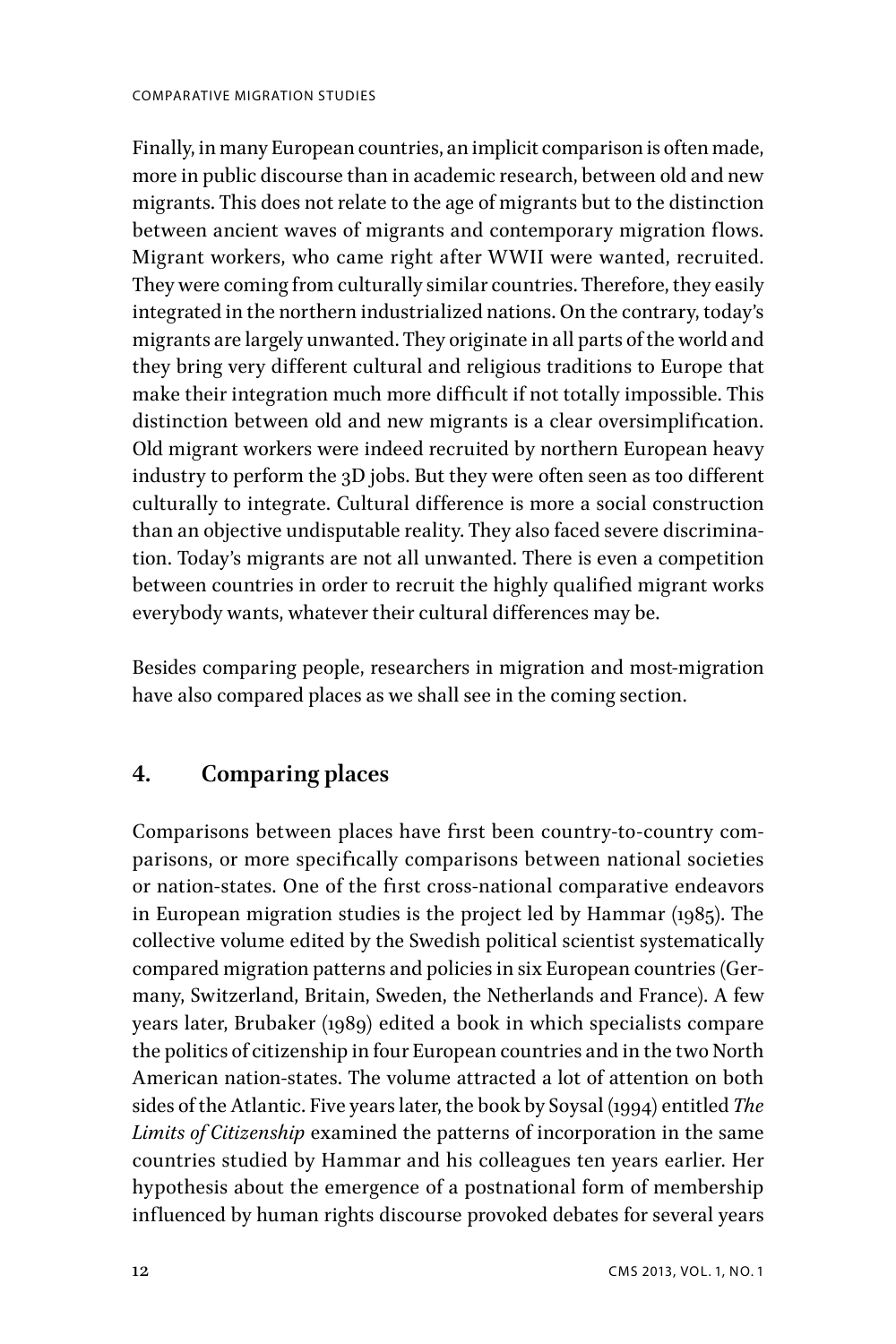after its publication. Another book to be mentioned is the Anglo-French comparison of the philosophies of integration published by Favell (1998).

These books were very useful in denationalizing migration and postmigration studies, which were historically very much nationally focused. In a way, they helped move away from methodological nationalism (Wimmer and Glick Schiller, 2002) as also suggested by the holders of a transnational research perspective. These books were followed by many others inspired by comparative political and sociological perspectives related to the Europeanization of migration debates. Each in it is own way constructed the idea that there were national models of immigration management and migrant incorporation. Except for Soysal's research, they were all quite normative or policy oriented and they did not really pay attention to grassroots incorporation processes from the migrants' points of view. They also neglected the importance of the local dimension in explaining the variation in integration processes.

Progressively, it appeared that the national model perspective was to be replaced by a focus on the local and city levels. This opened the space to city-to-city comparisons. In a collective book published in 2000, Body-Gendrot, Martiniello (2000) and their colleagues compared the dynamics of integration and exclusion at the neighborhood level in several European cities by looking at the economic, the political and the social spheres. Since then, the number of comparative city-to-city research studies has increased exponentially on many different issues (political participation, housing, integration policies, etc.). In Europe, this movement is in part explained by purely academic reasons linked to the limitations of a nation-centered approach to immigration and integration. But it is also linked to the *Europeanization* of research through various funding mechanisms that more or less explicitly require this type of comparative study as well as sometimes the exchange of good practices and policy dialogues between local policy makers and researchers.

It is undisputable that integration takes place first at the local level. Often, local context matters more than national models to account for immigrant integration. This has been illustrated by these city-to-city comparisons. However, a few cities tend to attract a lot of attention while other cities are often ignored in comparative research. Amongst the top cities included in a large number of comparative studies one finds several capital cities of member states of the European Union such as Amsterdam, Berlin, London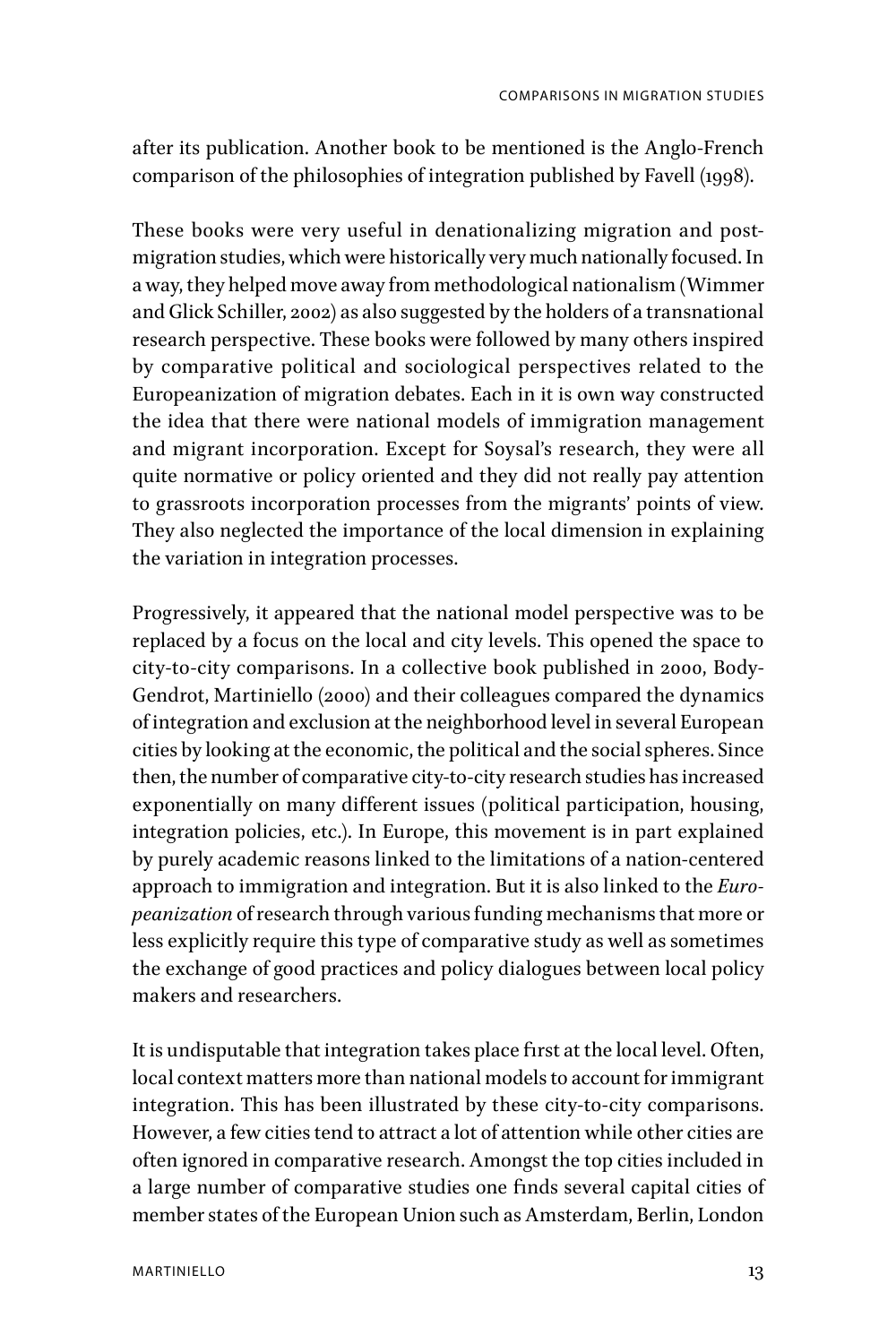to which one can add the would-be capital city of a new would-be member state, Barcelona. There are many good reasons to try and compare these major European cities, which all claim to be global (Sassen, 2001). But beyond academic reasons, the omnipresence of these cities in comparative research is also the result of the mobilization of networks of researchers and of the proactivity of the local academic scenes often supported by local policy makers and politicians. However, migration has also had an impact on smaller, more provincial and less flashy cities, and it is increasingly so. It is therefore problematic that the recurrent comparisons of the same major cities distract attention from smaller and provincial cities. There are of course very stimulating exceptions, for example, the work of Bousetta (2010) on immigrants associations in Utrecht, Lille and Liège or the work by Romain Garbaye on ethnic minority politics in Birmingham, Lille and Roubaix (Garbaye, 2005). In addition, some cities have been included in specific issue comparisons such as Bradford, which has been in a way overstudied regarding Islam and Muslims since the Rushdie affair.

Next to country-to-county and city-to-city comparisons, continents can also be compared. There are many studies comparing countries located in diffferent continents, and in particular the USA with European countries such as Britain, France or Germany (Joppke, 1999; Schain, 2012). But there are far fewer studies adopting a transcontinental perspective. In particular, scholars have argued in favor of more USA/European Union comparisons in the field of international migration and integration (Lafleur and Martiniello, 2009) in which the EU would be considered as an entity on the same footing with the USA with its internal complexity and diversity. EU-USA comparisons are generally not viewed very positively on the American academic side. Of course, American Europeanists study the European continent per se but very rarely venture into comparisons with the USA. When American scholars on migration are interested in Europe, they adopt the same perspective. They are more interested in explaining to Europeans what they can learn from Americans and they seldom consider that they could learn from European scholarship on migration. This patronizing attitude reflects the power of American academia but it is an obstacle facing the development of potentially valuable comparisons between the American and European migration and post-migration experiences. For example, some major American migration scholars like Hochschild and Mollenkopf (2009) have understood the potential strength of transatlantic comparisons through research partnerships between EU and USA scholars.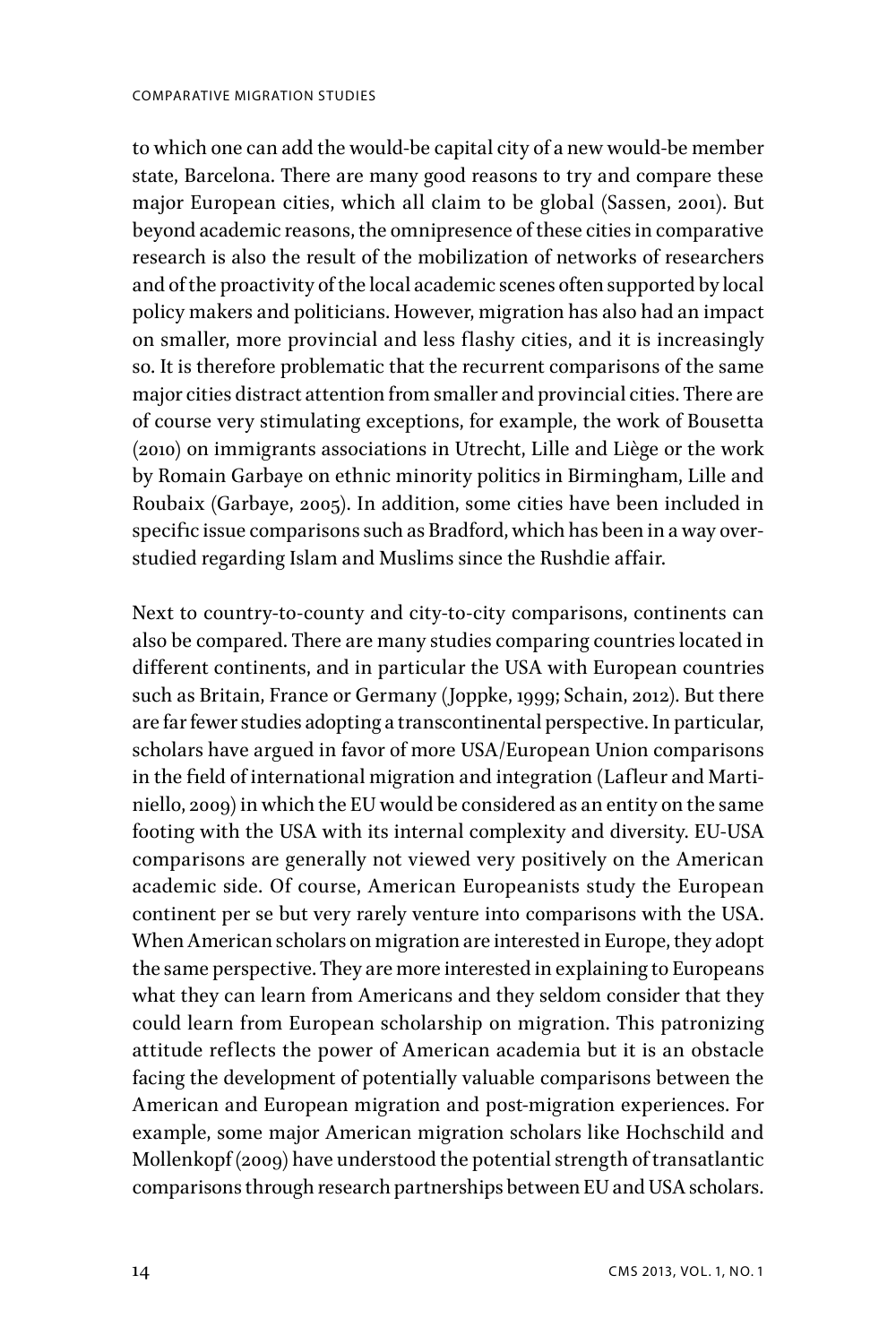#### **5. Other types of comparative research**

Besides comparing people and places on specific issues, research can also compare different time periods and the insights of different academic disciplines approaching the same topic. Historians of migration often develop those time comparisons. In Belgium, Anne Morelli has compared anti-immigrant discourse at the end of the 1990s and in the interwar period showing that the same derogatory categories were used in public discourse but they were applied to different national groups in the two time periods: what was said concerning Italians in Belgium in the 1930s was said about Moroccan immigrants in the 1990s. Social historians like Bade (2003), Green (2002) and Lucassen (2006) regularly move back and forth between past and present in their studies by using theoretical tools borrowed from other social sciences such as sociology. This approach is highly stimulating and helpful in order to evaluate the specificity of each period time and of each migration pattern and to appreciate what is really new in migration and post-migration situations. This perspective clearly teaches us that what we too often consider to be entirely new in the field of migration is on the contrary often linked to previous events. It is therefore crucial to examine historical continuities and discontinuities in order to make sense of contemporary migration patterns and to design scenarios for the future of migration. However, the risk of anachronism must be taken into account in order to avoid systematically reaching the conclusion that nothing is really new in migration and post-migration situations.

Finally, we can compare the insights of the various disciplines interested in researching migration and its consequences. That is what Brettell and Hollified (2008) do in their edited book *Migration Theory. Taking across disciplines*. They show that the various academic disciplines pose particular research questions; they use different theories and units of analysis. Consequently, they produce diffferent insights on multiple facets of the migration process.

The distinction between diffferent types of comparative migration research we have just discussed is analytical. Researchers often design research that compare different categories of people in different places in different periods of time. However, comparative research in the field of migration and post-migration still needs to be developed. The next paragraph is dedicated to a discussion of the topics and types of comparison that could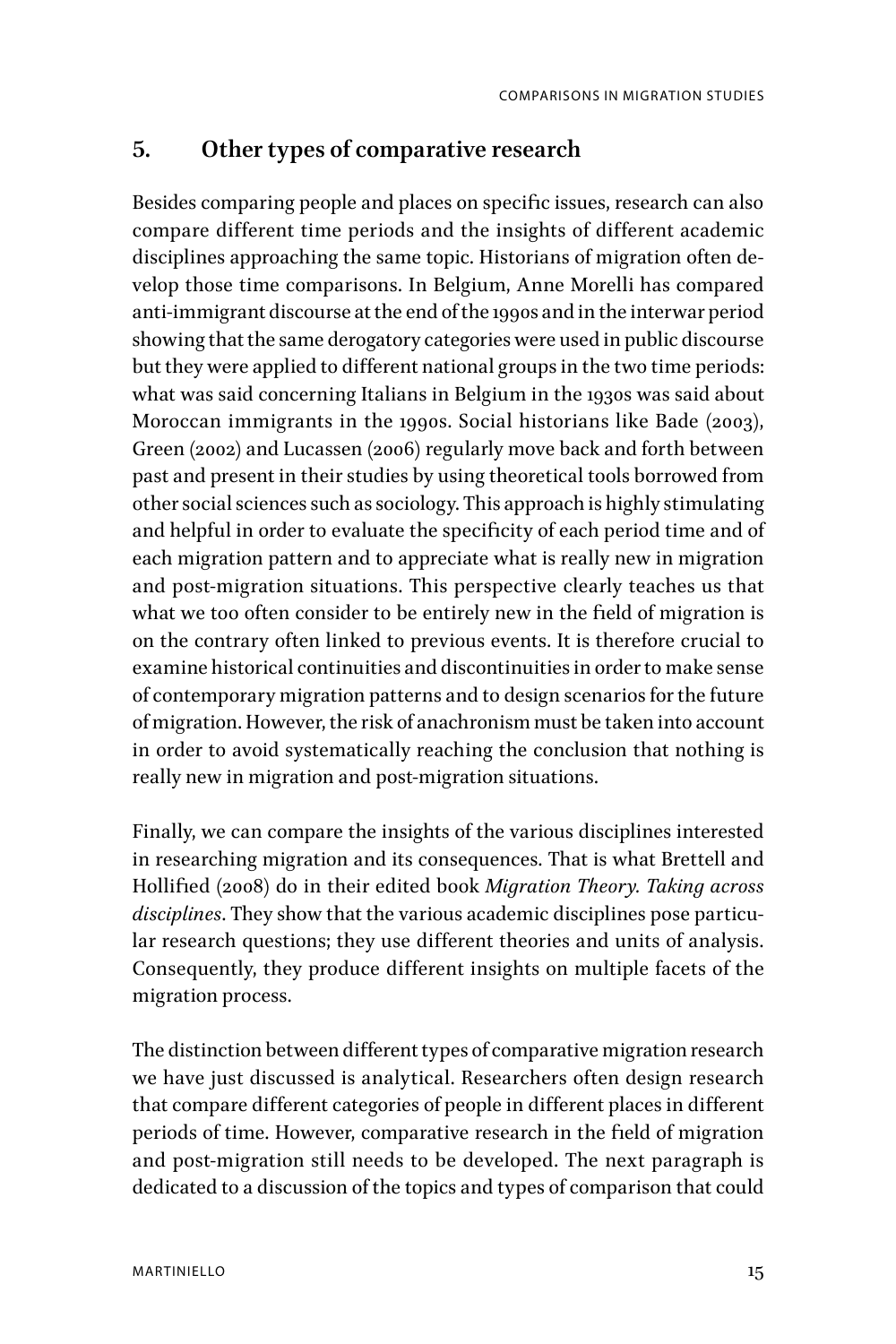be promoted for a better understanding of the various dimensions of the migration process.

### **6. Comparative Migration and Post-Migration Research: what still needs to be done?**

Comparative migration and post-migration research has developed considerably over the past 20 years. Many topics and issues have been covered in a comparative perspective sometimes in very big cross-national research programs financed by the European Union. Other times comparative projects have been smaller. In my view, in the future at least three types of comparisons should be developed further combining comparisons between people and places on a wide variety of issues linked to migration and postmigration situations. As a matter of fact, most issues in migration and post-migration studies would benefit by being examined in a comparative research framework. There are not comparative issues and topics, but only comparative research frameworks and designs.

The first type of comparative research that should be developed further is gender comparative research. Historically, both the issue of gender and the position of women have been too long neglected in migration and postmigration studies (Mahler and Pessar, 2006). This situation has been in part redressed with the emergence of feminist migration studies, which have precisely given a new visibility to women in migration processes. However, there are not yet enough truly gender comparative studies, examining and comparing systematically men and women with reference to specific issues in migration studies such as access to the labor market, access to nationality or cultural expressions, for example. After having neglected or totally ignored women in the migration process, after having moved to the other extreme by focusing exclusively on women, migration and post-migration studies should move more systematically towards a gender mainstreaming approach by systemically paying attention to the potential relevance of female-male comparisons.

The second type of comparative research that should be promoted further concerns city-to-city comparisons. We've seen above that city-to-city comparisons frequently involve the same usual suspect cities, which are often capital cities and gateway cities. The comparative studies have provided very interesting insights and results and shown the role of local contexts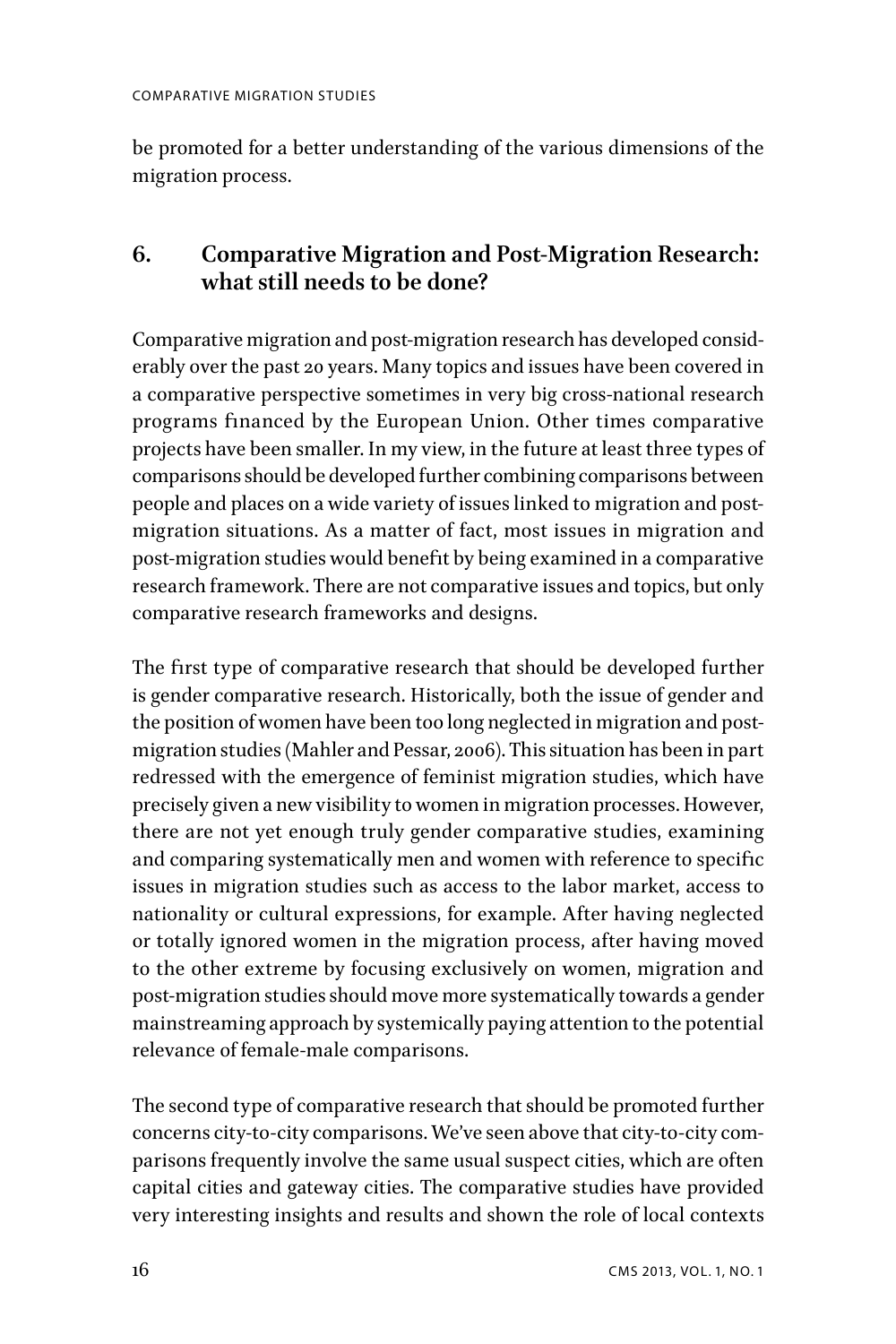in the migration and integration processes. However, we need to add other cities and towns to the comparative studies. Migration increasingly afffects all types of cities and not only gateway cities and capital cities. Today, migrants also settle in rural areas and not only in industrial regions like in the 1950s and 60s in Northern Europe (Jentsch and Simard, 2009). Of course, there are all sorts of research on many diffferent local settings, but still too few systematic comparisons between the newer and less usual destinations of contemporary migration flows, namely smaller provincial cities and rural areas. These comparisons could be done within the same country or across country lines and even across continents. More south-south city-to-city comparisons would be particularly welcome.

The third type of comparison to be developed is intercontinental or interregional comparisons. We have very few north-south comparisons. Since many countries are simultaneously countries of immigration, of emigration and/or transit, it would make sense to see how far we could go in comparing, for example, the integration of newcomers in Morocco and in Spain. But further, I would like to make the case for the strengthening of transatlantic migration and post-migration studies, though specifically a transatlantic dialogue between the USA and the EU. There are certainly many differences between the USA and the EU that need to be taken into account when discussing an academic dialogue on migrations and post-migration situations between these two parts of the world. First, Americans consider themselves to be a "nation of immigrants", while the EU is a relatively young *sui generis* political construction adequately described by Wiener (1998) as a "non-state" composed of at least 28 nations, whose construction was completed before the big immigration waves. This difference is crucial because it frames the context in which immigration and integration happens. In the US, immigration is part of national history. It is at the core of the construction of the American nation even though there is a recurrent debate about the contribution of migration to society and about the necessity of attracting migrants in the future. Compared to this, in most EU countries immigration is still considered as an unwanted or unplanned addition to national societies constituted long before the arrival of migrants. In the US much more than in the EU, immigrants are considered to be citizens in the making, access to citizenship being the logical end of the migratory career (Martiniello and Rea, 2011).

Second, the US was – to put it in a simple and superficial way – a European colony for many years, whereas several member states of the EU were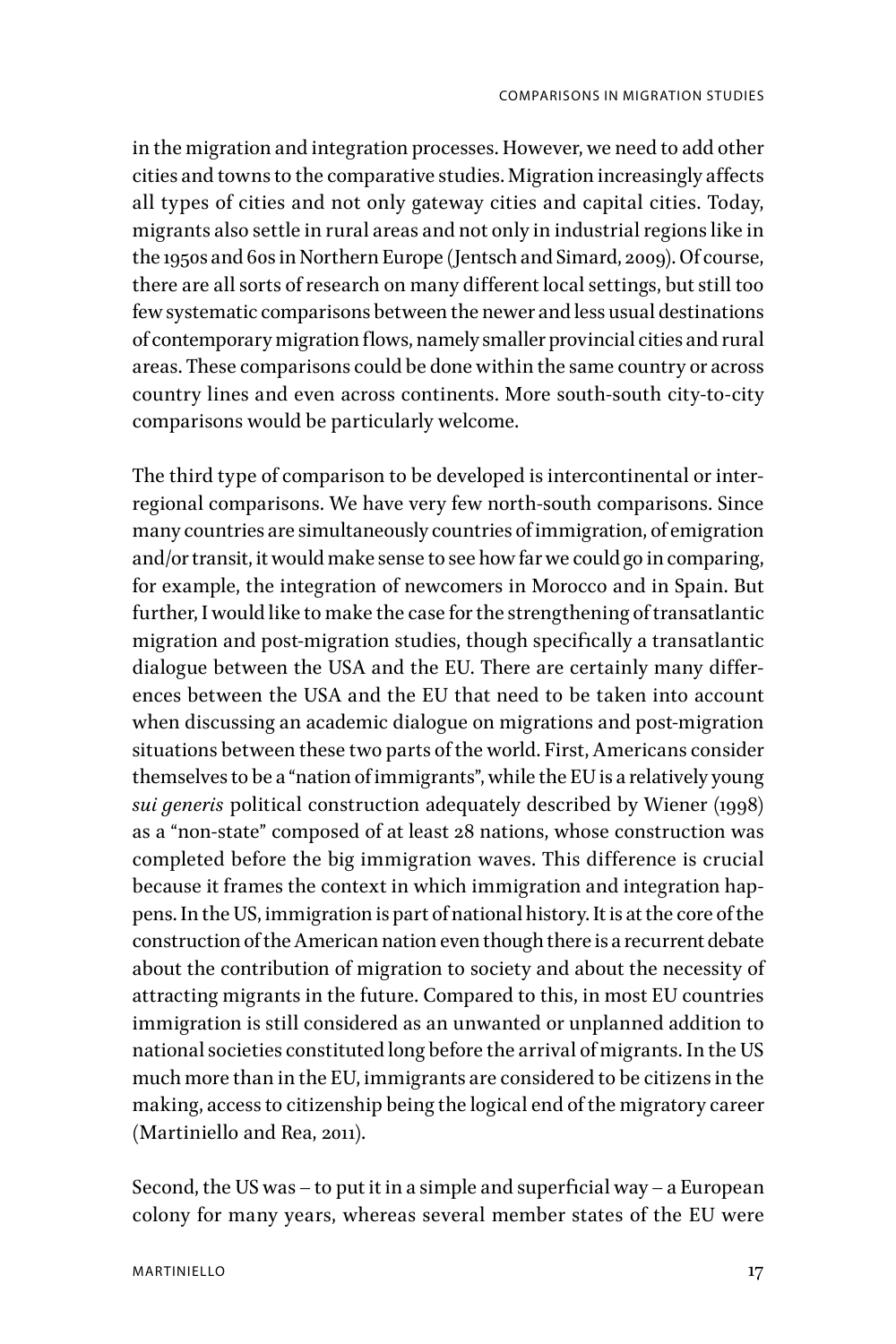#### COMPARATIVE MIGRATION STUDIES

colonial or even imperial powers until the second half of the twentieth century. These diffferent colonial and post-colonial experiences are related to current debates on immigrant integration and management of diversity. In particular, political participation and representation of minority groups in both societies is dealt with in different fashions, in part a question of diffferent colonial traditions. In some European countries, "savoir-faire" in managing relations with colonized peoples was transferred to the metropolis to manage relations with immigrants.

Third, despite the many effforts undertaken on both sides of the Atlantic in terms of legislation and policies, ethnic and racial discrimination have persisted in both societies. However, there is nothing comparable to the historical American divide between blacks and whites in the EU. The legacy of slavery and racial segregation remains tangible in the US and it remains relevant in understanding the debates over the integration of immigrants even in the Obama era.

Fourth, the place of religion in society and politics remains quite different in the US and in the EU. In the US society, asserting a religious identity and displaying religious convictions in public is considered to be normal and not necessarily problematic. On the contrary, expressions of atheism are not well accepted socially. It is no surprise in the "Nation under God". On the contrary, in several EU counties where the sociological secularisation process in society was particularly powerful, the public expressions of faith often cause controversies and debates even though the individual right to a religion is guaranteed. Politically, the US has a long tradition of protecting religious minorities, many of which were expelled from Europe in the past. The principle of a separation of politics from religion is not understood in the same way in Europe and in the US. It is formally understood in a strict sense in the US and in some European countries like France. This is much less the case in many European countries like Greece, Germany and the Netherlands, just to take three examples. But de facto the idea according to which the political arena should be "religion-free" remains more potent in Europe than in the US. Those differences are crucial to understanding the diffferent ways in which both societies respond to religious claims made by immigrant communities.

Fifth, in general terms, there are huge differences between welfare provisions and the social security systems in the US and in the EU even though a process of relative convergence has probably started. In some EU countries,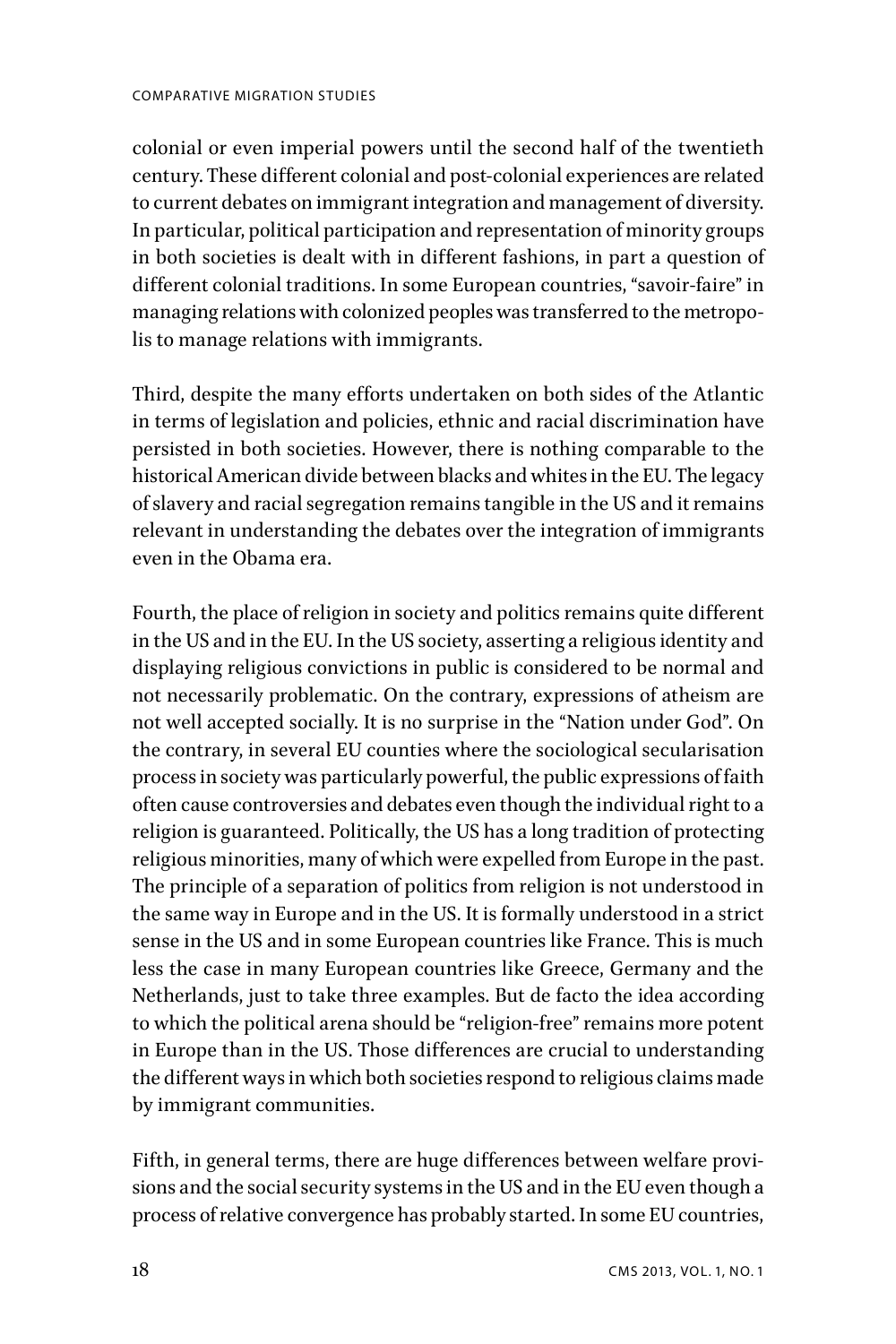unemployment benefits are provided for a long period of time. Access to health services is easier and cheaper than in the US. The same holds for access to education from pre-school to university. These diffferences have an impact both on the economic integration of immigrants and also on the attitude of the local populations towards immigrants. In the EU more than in the US, immigrants are often unfairly accused of taking advantage of the welfare system.

Sixth, the question of national unity is not really relevant in the American context. Apart from some very marginal political groups, nobody seriously questions the unity of the state. It is of major concern in several EU member states such as Belgium, Italy, and Spain and, to a lesser extent, the United Kingdom. Autonomous, regionalist, separatist and nationalist movements challenge either the European integration process or national unity at the highest levels of political institutions. Belgium is probably the most notable example in that respect. The longstanding dispute between French-speaking and Flemish-speaking Belgians is far from being settled and it jeopardizes the permanence of the state that hosts the capital city of the EU. Seeking integration in a disunited society or in a society characterized by a relatively strong national identity is certainly not the same.

This list of differences between the US and the EU is not exhaustive. However, it is obvious that they have an impact on the migration and integration process and also on the public debates on immigration and integration. But beyond this, there are also similarities between the two societies that call for a dialogue between them. Both the US and the EU are magnets for millions of potential immigrants from different geographical regions. Immigration from Latin America is stronger in the US and immigration from Africa is more important in the EU. But migration patterns and routes are increasingly diversified and despite economic, financial and social crises, both societies continue to attract migrants year after year. Very little is expected to change in the future. As a consequence, both the US and the EU are *de facto* multicultural, multiracial, multi-ethnic and multi-faith societies. The US has entered a process of diversification of its diversity (Hollinger, 1995) while the EU has stepped into "super-diversity" (Vertovec, 2007) even though the configuration of diversity is different in each case. Both in US and in EU cities similar contradictory trends can be observed. On the one hand, ethnic, racial and religious separation and segregation are a reality. But, on the other, intercultural, interracial and interfaith exchanges are also developing. Trends towards fragmentation and trends towards cohesion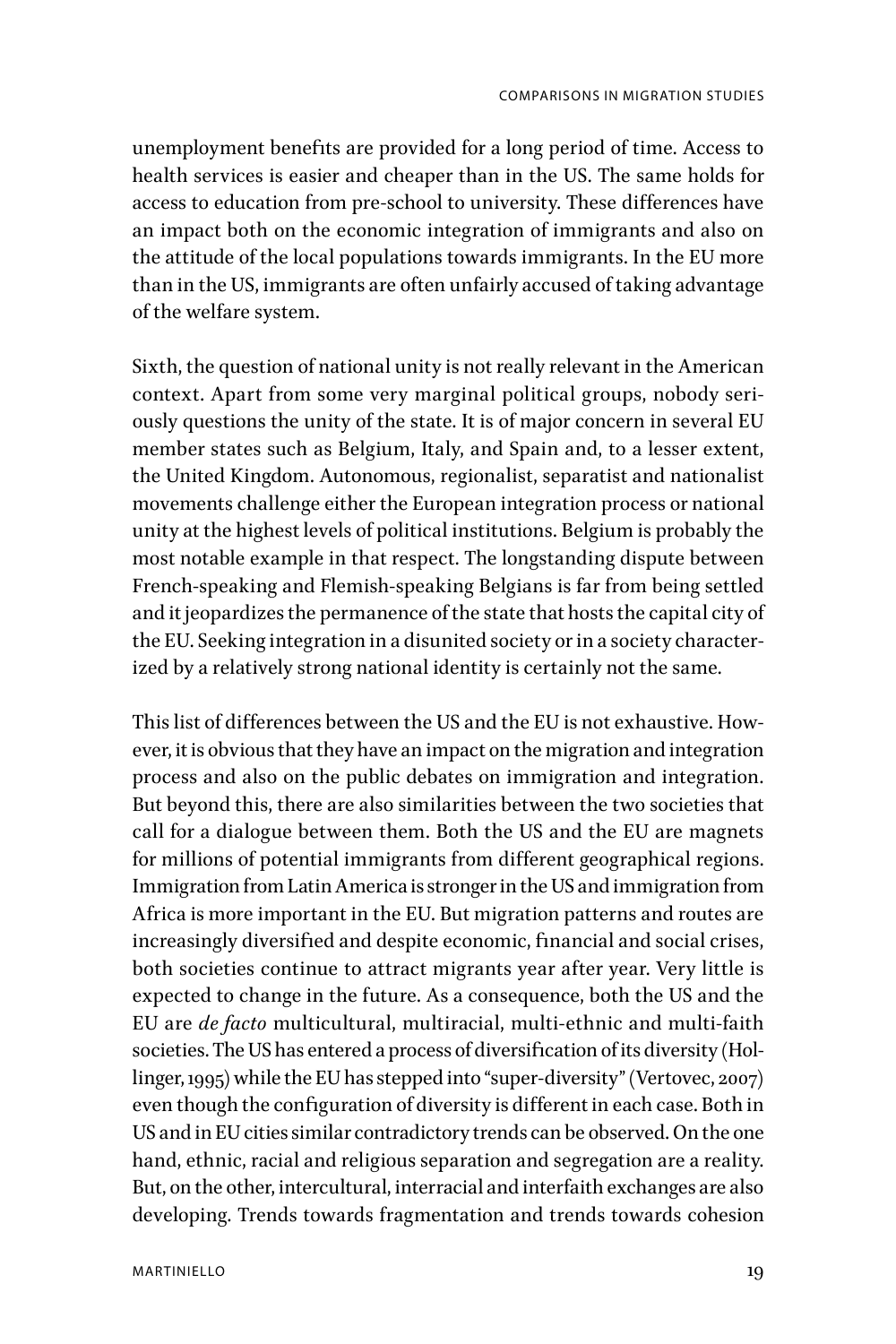#### COMPARATIVE MIGRATION STUDIES

and integration develop in parallel, even if the economic crisis favours the former. The growth of economic inequalities is another common feature of both societies. Poverty, exclusion and marginalization are on the rise and they affect immigrants, ethnic minorities and majorities differently. One thing is sure: when economic inequalities and ethnic divisions overlap, the risk for ethnicized social conflicts is much higher.

Beyond diffferences and similarities, the US and the EU seem to face the same old challenges: how to manage both internal and international populations movements? How to integrate an increasingly diverse society shaped by migration? How to combine the respect for diversity with social and economic cohesion? The issue of the integration of immigrants is part of this broad challenge by which both societies need to rethink their democratic pluralism. They, therefore, would both gain by learning from each other how to respond to the same questions in different contexts. In my view, a journal like *Comparative Migration Studies* could take on this challenge but it should certainly move much further in the direction of broader and world scale comparisons including south-south comparisons.

It is undisputable that a journal like the *Comparative Migration Studies* is welcome in the densifying forest of publications on migration and postmigration situations in order to take up the challenges of comparative research in this field. This first issue illustrates in part the variety of topics and issues that can lead to comparative research as well as the various types and scopes of comparisons for a better knowledge of past, present and future migration dynamics.

#### **References**

Bade, K., (2003). *Migration in European History*, Oxford, Blackwell.

- Bloemraad, I., (2013). The Promise and Pitfalls of comparative Research Design in the Study of Migration, *Migration Studies,* Vol. 1, Number 1, 27-46*.*
- Body-Gendrot, S. and Martiniello, M. (Eds.), (2000)*. Minorities in European Cities. The Dynamics of Social Integration and Social Exclusion at the Neighbourhood Level,* Houndmills, Macmillan, CRER.
- Bousetta, H., (2010). 'Political Dynamics in the City. Three case studies'. In M. Martiniello and J. Rath (Eds.), *Selected Studies in International Migration and Immigrant Incorporation*, Amsterdam, Amsterdam University Press, IMISCOE Textbooks, 355-370.
- Brettell, C. B. and Hollifield, J. H. (Eds.), (2008). *Migration Theory. Talking across Disciplines*. New York and London, Routledge.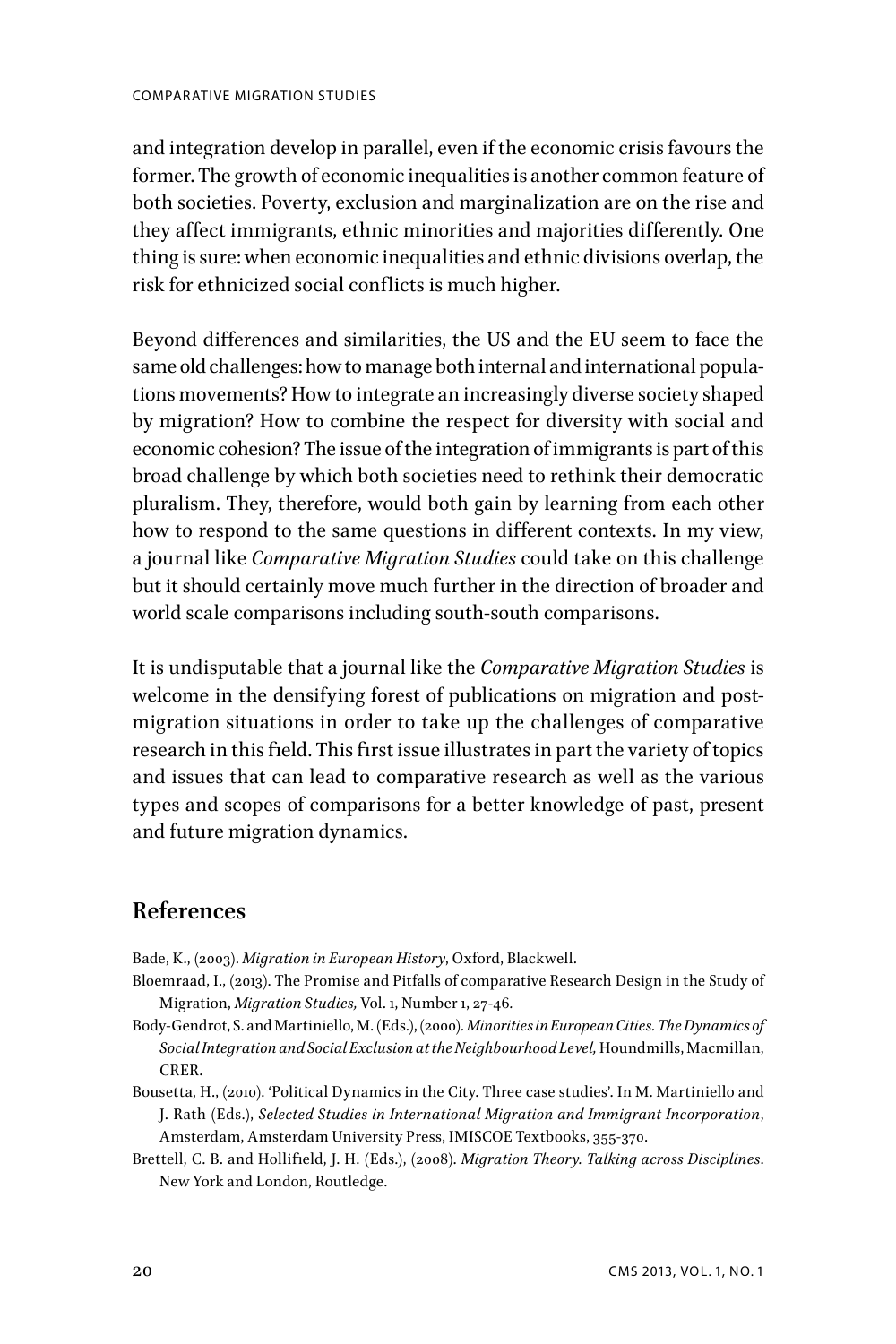- Brubaker, W. R., (Ed.), (1989)*. Immigration and the Politics of Citizenship in Europe and North America*, New York, University Press of America.
- Castles, S. and Miller, M., (2009). *The Age of Migration. International Population Movements in the Modern World*. Fourth Edition. Revised and updated, New York, Palgrave Macmillan.
- Favell, A., (1998). *Philosophies of Integration. Immigration and the Idea of Citizenship in France and Britain*. Macmillan, CRER, Houndmills and Coventry.
- Fitzgerald, D., (2012). 'A Comparativist Manifesto for International Migration Studies', *Ethnic and Racial Studies*, Vol.35 number 10, 1725-1740.
- Garbaye, R., (2005)*. Getting into Local Power. The Politics of Ethnic Minorities in British and French Politics*, Oxford, Balckwell Publishing.
- Green, N. T., (2002). *Repenser les migrations*, Paris, Presses Universitaires de France.
- Hammar, T. (Ed.), (1985). *European Immigration Policy. A comparative study*, Cambridge, Cambridge University Press.
- Hansen, M. L., 1996. 'The Problem of the Third Generation Immigrant (1938)', In W. Sollors (Ed.), *Theories of Ethnicity. A Classical Reader*, London MacMillan, 202-215

Hollinger, D., (1995). *Postethnic America: Beyond Multiculturalism*, New York (N. Y.), Basic Books.

- Hochschild, J. and Mollenkopf, J. (Eds.), (2009). *Bringing oustiders in. Transatlantic Perspectives on Immigrant Political Incorporation*, Ithaca, Cornell University Press.
- Jentsch, B. and Simard, M. (Eds.), (2009). *International Migration and Rural Areas: Cross-National Comparative Perspectives*, Farnam and Burlington, Ashgate.
- Joppke, C., (1999). *Immigration and the Nation-State: The United States, Germany, and Great Britain,* Oxford, Oxford University Press*.*
- Lafleur, J.M. and Martiniello, M. (Eds), (2009). *The Transnational Political Participation of Immigrants. A Transatlantic Perspective*, London, Routledge.
- Lucassen, L., (2006). *The Immigrant Threat: The Integration Of Old And New Migrants In Western Europe Since 1850*, Urbana, Illinois University Press.
- Mahler, S. and Pessar, P., (2006). 'Gender Matters: Ethnographers Bring Gender from the Periphery toward the Core of Migration Studies', *International Migration Review*, Vol. 40, number 1, 27-63.
- Martens, A., (1976). *Les immigrés. Flux et reflux d'une main-d'oeuvre d'appoint*, Louvain, P.U.L., Editions Vie Ouvrière.
- Martiniello, M., (2012). 'Immigrant Integration and Multiculturalism in Belgium' In R. Taras (Ed.), *Challenging Multiculturalism. European Models of Diversity*, Edinburgh, Edinburgh University, 120-137.
- Martiniello, M. and Rea, A., (2011). 'Des flux migratoires aux carrières migratoires,
- Éléments pour une nouvelle perspective théorique des mobilités contemporaines',
- *SociologieS*, Dossiers, Migrations, pluralisation, ethnicisation des sociétés contemporaines, on line on 18 october, URL: http://sociologies.revues.org/index3694.html, 11 p.
- Morelli, A. (Ed.), (2004)*. Histoire des étrangers et de l'immigration en Belgique de la préhistoire à nos jours*, Bruxelles, Couleur Livres.
- Sassen, S., (2001). *The Global City. London, New York and Tokyo*, New Haven, Princeton University Press, second edition.
- Sayad, A., (2010). 'Immigration and 'State Thought'' In M. Martiniello and J. Rath (Eds.), *Selected Studies in International Migration and Immigrant Incorporation*, Amsterdam, Amsterdam University Press, IMISCOE Textbooks, 165-180.
- Schain, M., (2012). *The Politics of Immigration in France, Britain and the United States. A Comparative Study*, New York, Palgrave MacMillan, Second Edition
- Soysal, Y., (1994). *Limits of citizenship. Migrants and Postnational Membership in Europe,* Chicago, University of Chicago Press.